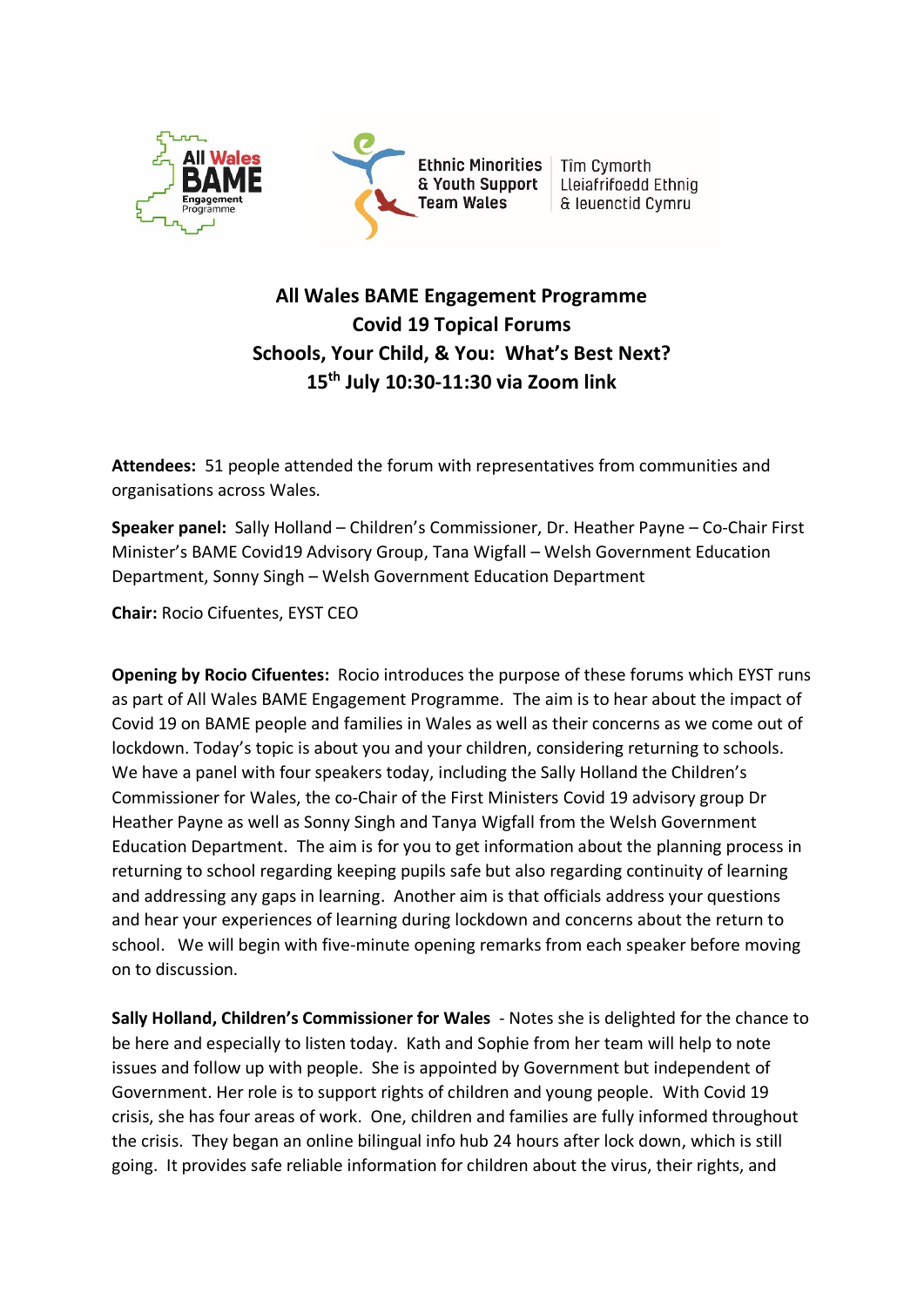services and how services have changed. Priority 2 - Listening, primarily through a survey. She is pleased that more than 1/20 children in Wales took part in that survey. They were feeding results to Government even before the survey closed. That did influence the Welsh Government (WG) decision to reopen schools. They have 24,000 sets of free text comments which they are still analysing and will be publishing more findings from that. The survey had a good response rate from BAME young people. They will be publishing some briefings from this analysis and this will include a briefing on the views and experiences of BAME children in Wales. Her office is also listening to experiences from individuals and contacts from professionals, carers and parents. A lot of people contact her office about schools – They tend to hear negative experiences in those cases rather than positive. Although there were some positives from young people in the survey. Priority 3- Monitor and make sure children are safe and looked after where they are. Make sure vulnerable children get support they need. Priority 4 – Make sure Government gets right measures out ASAP. Ensure they do impact assessment in interests of children. Make sure Government addresses consensus we have heard from BME YP about additional health concerns they have that is thought about by Government and in guidance it provides. Dr. Payne will be able to talk about as well.

**Dr. Heather Payne, Co-Chair BAME Covid 19 Advisory Group** - Sally explained how important it is that children and young people must be in focus in this crisis. Dr. Payne wants to emphasise the work of the First Minister's BAME Covid 19 Advisory group in trying to address impact of Covid on BAME ethnic groups and the work done there to improve outcomes and reduce inequalities. It was in response to Covid itself and to the obvious problem there seems to be much greater adverse effect on BAME populations. They did a rapid piece of work and ended up with a fantastic group of people. The First Minister's advisory group is chaired by Judge Ray Singh with Dr. Payne as co-chair. The Risk Assessment subgroup produced a risk assessment tool for healthcare workplaces. The other subgroup chaired by Professor Emmanuel Ogbonna looked at socioeconomic factors, causes of causes of ill health. We know there is imbalance of outcomes such as life expectancy. But educational achievement is a precursor for health in later life. Working in a co-productive way, Dr. Payne personally listened to 400 different voices from BAME groups around the country. The upshot - huge workstreams and reports which aim to protect people, promote health and wellbeing, address structural inequality and more importantly, improve data around health and ethnicity. Data we have is poor quality and we need to find better ways to collect to improve outcomes and make sure people are protected in workplace. We know the different effect for people in different occupations - taxi drivers, factory workers, farm workers, meat packing – they have more propensity for spreading in that context, so they need more protection. The socioeconomic subgroup report has made large recommendations that are being considered by WG right now. They are also working in NHS to take these messages back for consideration. There is also still a lot of racism in the NHS, etc. It's very difficult to think about that as no one wants to think they are racist. We need high level cultural competency skills to make sure services are equitable. Also, we need systems not just to reduce inequalities but to measure them. This gathering is part of an ongoing process to make structural and procedural change in way we do things, to respect everybody's needs and culture.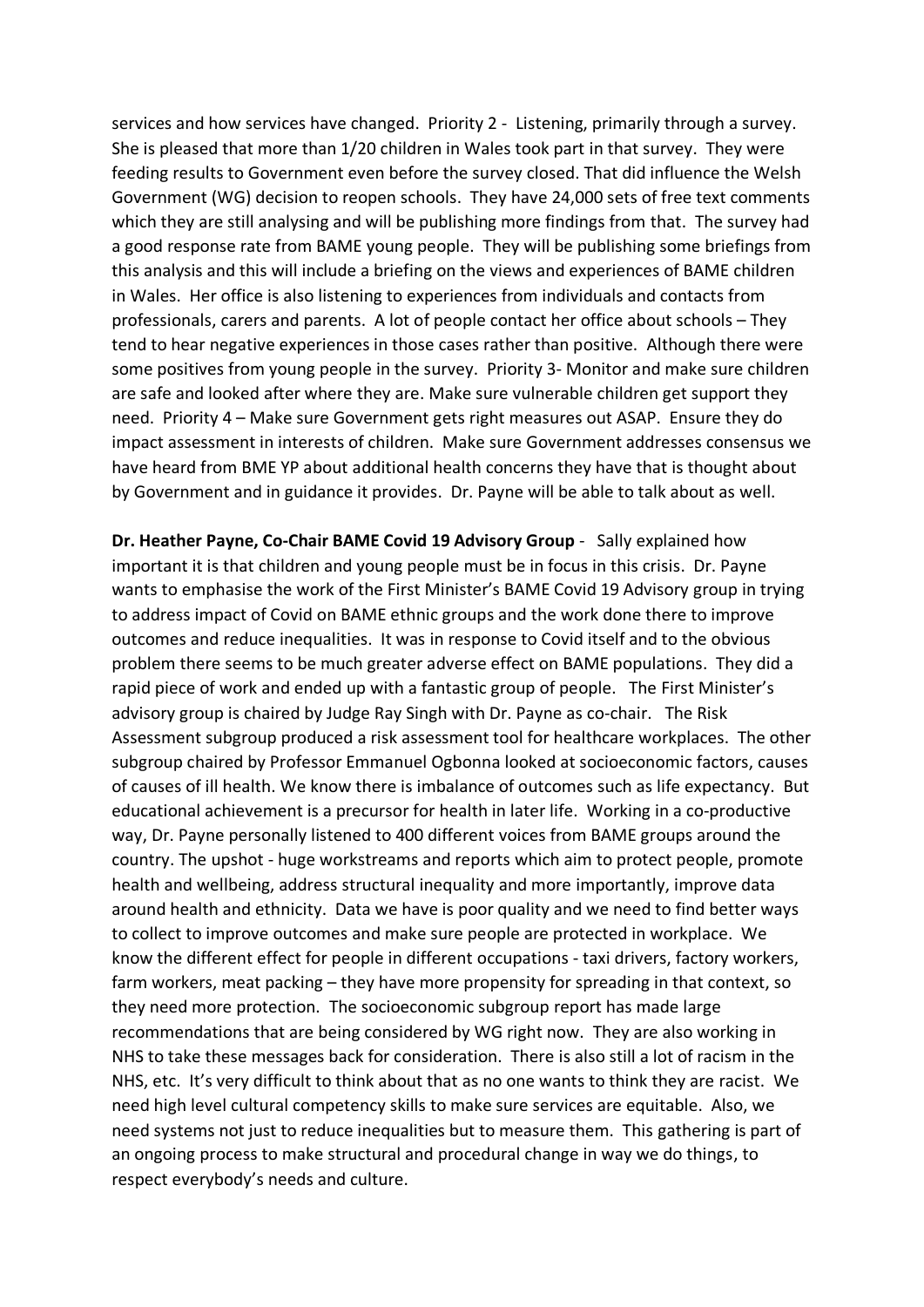Socio-economic subgroup report: [https://gov.wales/black-asian-and-minority-ethnic-bame](https://gov.wales/black-asian-and-minority-ethnic-bame-covid-19-socioeconomic-subgroup-report)[covid-19-socioeconomic-subgroup-report](https://gov.wales/black-asian-and-minority-ethnic-bame-covid-19-socioeconomic-subgroup-report)

**Tanya Wigfall, Welsh Government Education Head of Professional Learning** – Tanya has been working on the Welsh Government continuity of learning programme "Stay safe, stay learning," guidance and policy to mitigate the impact of learners not being physically present in schools. Its core priority is safety and welfare of children and the educational workforce. Welsh Government was well placed in terms of supporting schools with the online distance element via Hwb, a national digital platform. Education practitioners can create and share their own resources and assignments and it provides everyone with Google education and MS Office. But the continuity of learning programme is necessary to support that system. She must stress the systemic nature of support for continuity of learning. It is not just Welsh Government, but also entails working with partners across the "middle tier" – local authorities, the regional education consortia, the educational leadership academy, the inspectorate – have all been involved in developing the continuity of learning programme. There are key cross cutting themes to "Stay Safe, Stay Learning": inclusion, Welsh language and focus on those whose home language will not be English or Welsh and also connectivity to devices. There is a whole range of guidance produced for leaders and teachers but also for parents on how to support learners. And for leaders and practitioners as they try to make sense of learning in this new environment. They help digitally excluded learners with repurposed devices. Schools and local authorities have put 10,000 digital learning devices out to the system. Schools have reopened and we are gearing up with announcement that all learners will return to school in September. The Education Minister had announced £29 million in extra support for the return to school, the equivalent of 600 extra teachers and 300 extra learning assistants.

**Sonny Singh, Welsh Government Education, Curriculum & Assessment Policy Professional Advisor** – Precovid and in future, looking at curriculum reform, Wales is going through a monumental change in education – looking at developing four purposes purpose in each individual learner. The curriculum itself has six Areas of Learning Experience (AOLEs). Health and wellbeing in particular is a new AOLE and will be done all the way through primary. This past January, Welsh Government published educational guidance on the New Curriculum and schools have until January 2022 to implement it. In February and March, things moved very quickly. He currently has two bits of guidance in remit. One, how schools start opening and keep everyone safe. The other is learning guidance – what happens to learners when they go back to schools, promoting health and wellbeing, understanding some learners won't be healthy and well and ready to learn. Have connected with 29m programme – how to best equip learners who have needs. Along with curriculum reform changes, assessment reform is shifting focus to learner progression along a continuum of learning which is a massive change. Leading up to Sept 2022 and curriculum reform, the New Curriculum guidance that has gone out is high level – how schools can develop curriculum for their communities. Welsh Government is developing more resources to support the implementation. Support for Welsh Language. It also has a BAME working group to develop gaps and to develop training for BAME communities to consider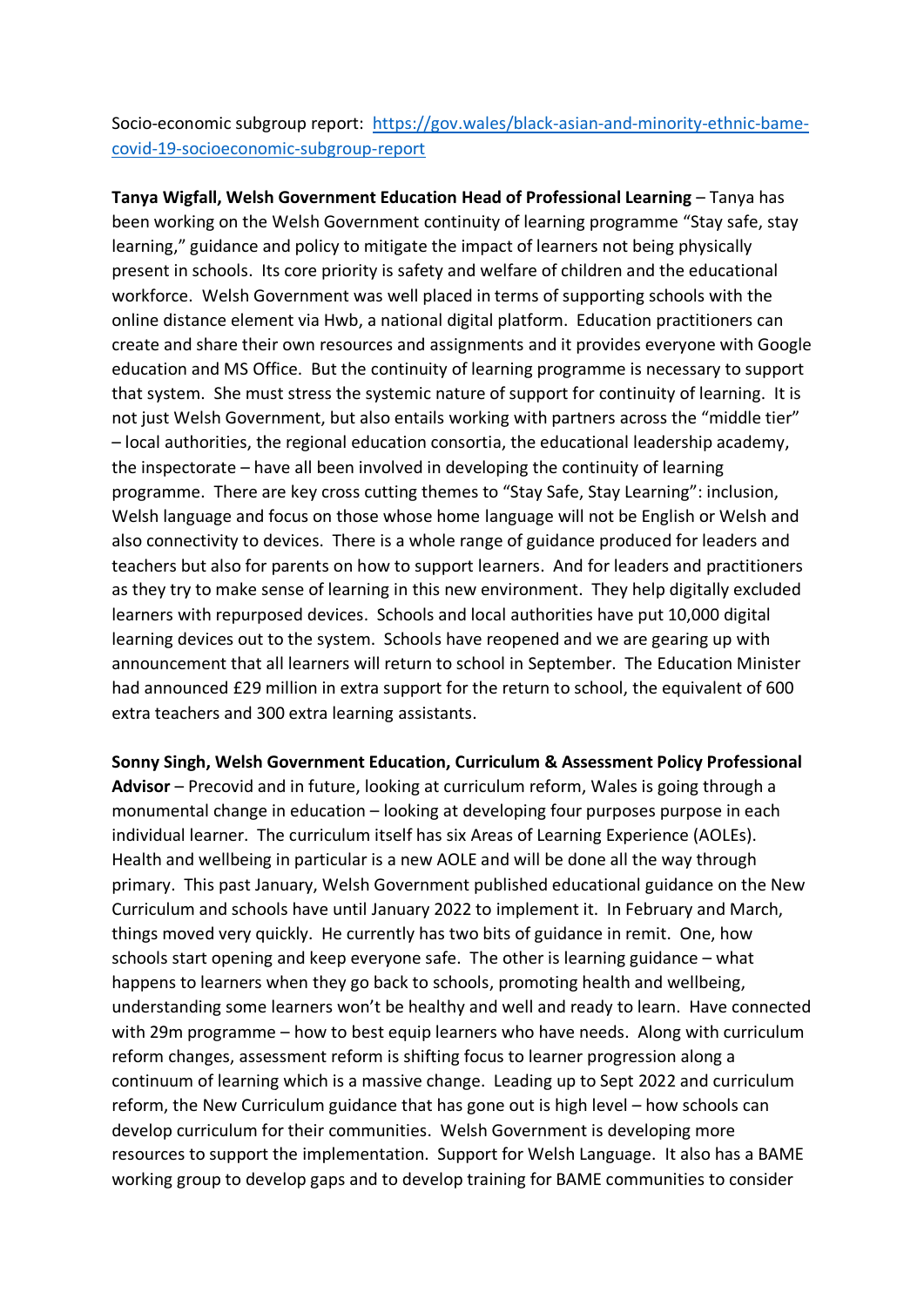their prominence in the curriculum. They are developing STEM resources. There is also further support around humanities looking at Welsh culture and identity. In a nutshell, schools closing and re-opening accounted for a large proportion of work over the last two months. A large amount of planning had gone into developing the new curriculum. That will be a major focus in the next 2 years - looking to develop more guidance and resources for staff and development for learners.

#### **Supporting learners and continuity of learning**

- Attendees expressed concerns about support for pupils whose first languages are not English or Welsh and for parents who find communication with schools challenging:
	- $\circ$  What about support for children who may have reverted to native language during lockdown? Not being able to see and speak with friends will have made the impact of missing school for English learners more profound.
	- $\circ$  Comment from chat: More needs to be done to reach the families with limited proficiency in English at all levels including more communications from WG, etc in a range of languages.
	- o In the Children's Commissioner survey, they heard from young people who raised concerns about parents with limited English proficiency. One survey respondent reported they were helping all their younger siblings with learning with access to only one device. "That quote really brought home some of the issues."
	- $\circ$  The Commissioner also noted that whatever their home language, a lot of families have struggled with home education and struggled on keeping up with long detailed messages from schools. There is also a similar concern for children in Welsh medium schools who live in English-speaking households. It is imperative that "all children who need additional support to achieve full potential are identified and that we make sure learning plans in place for them."
	- $\circ$  Tanya from Welsh Government Education Department informs that impact on English learners and speakers of languages other than English or Welsh is a factor they are actively considering. There has been a lot of work for children from English speaking homes who attend Welsh speaking schools, but she also recognises it is not just about Welsh/English bilingualism. It is on their radar and they are actively considering.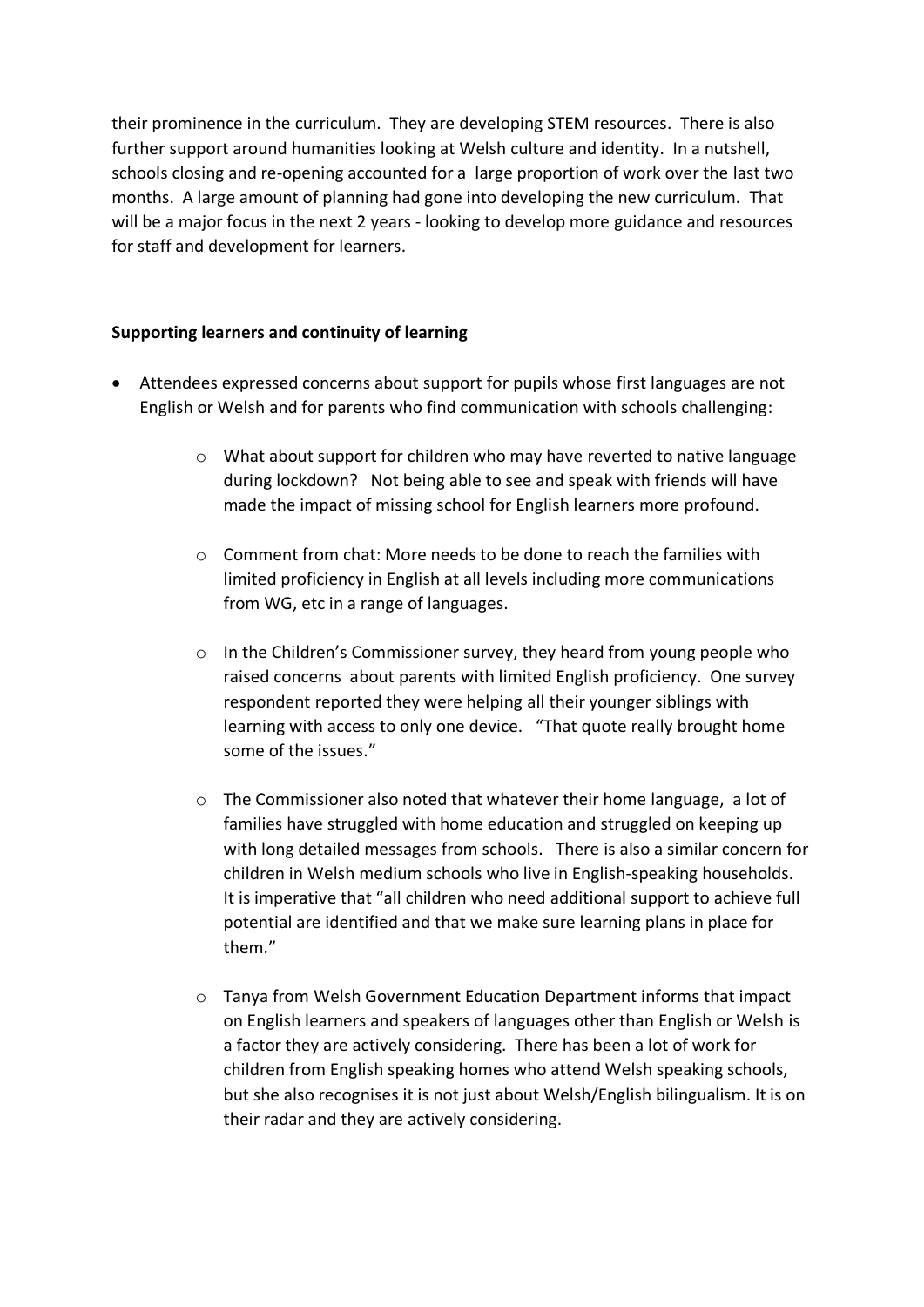- Attendees also expressed concerns about pupils in transition years and high stakes exam years:
	- $\circ$  High school kids who have missed school are worried about upcoming exams
	- o Those transitioning to high school in September have have missed this vital time to link up, to say goodbye to old schools and build relationships and links with new ones.
	- o Transition to high school issue came up really strongly Children's Commissioners. Her office pushed strongly on this issue and that is why WG have they agreed to bring all children back to school for the final few weeks of the term. A lot of schools have done a lot of work with virtual videos.
	- o Tanya from Welsh Government Education notes that they are currently considering methodologies, formula and priorities for distributing the additional 29 mill pounds to support learning. Exams years are one to be considered a priority, but transition year may be one other as well.

### **Digital and device access**

- The vast consensus by people in this forum is that people welcomed the announcement for a funding stream to invest in tech devices and Wi-Fi for pupils who had no or little access, but the response was very slow and confusing with many families waiting months or not receiving any support.
- There were several references to a frustrating lack of access in the chat. Following are some excerpts:
	- o "Children from families experiencing poverty will fall behind even more because of a lack of access to digital learning. Many families have really suffered because of difficulties accessing these devices."
	- $\circ$  "Those who cannot speak up for themselves get stuck in each stage. they were not briefed properly or too shy or scared to ask for help. We have already passed the first wave and already talks about second. Hope these will be taken into consideration."
	- $\circ$  "I think the money was quickly used up and did not cover as many learners as initially hoped."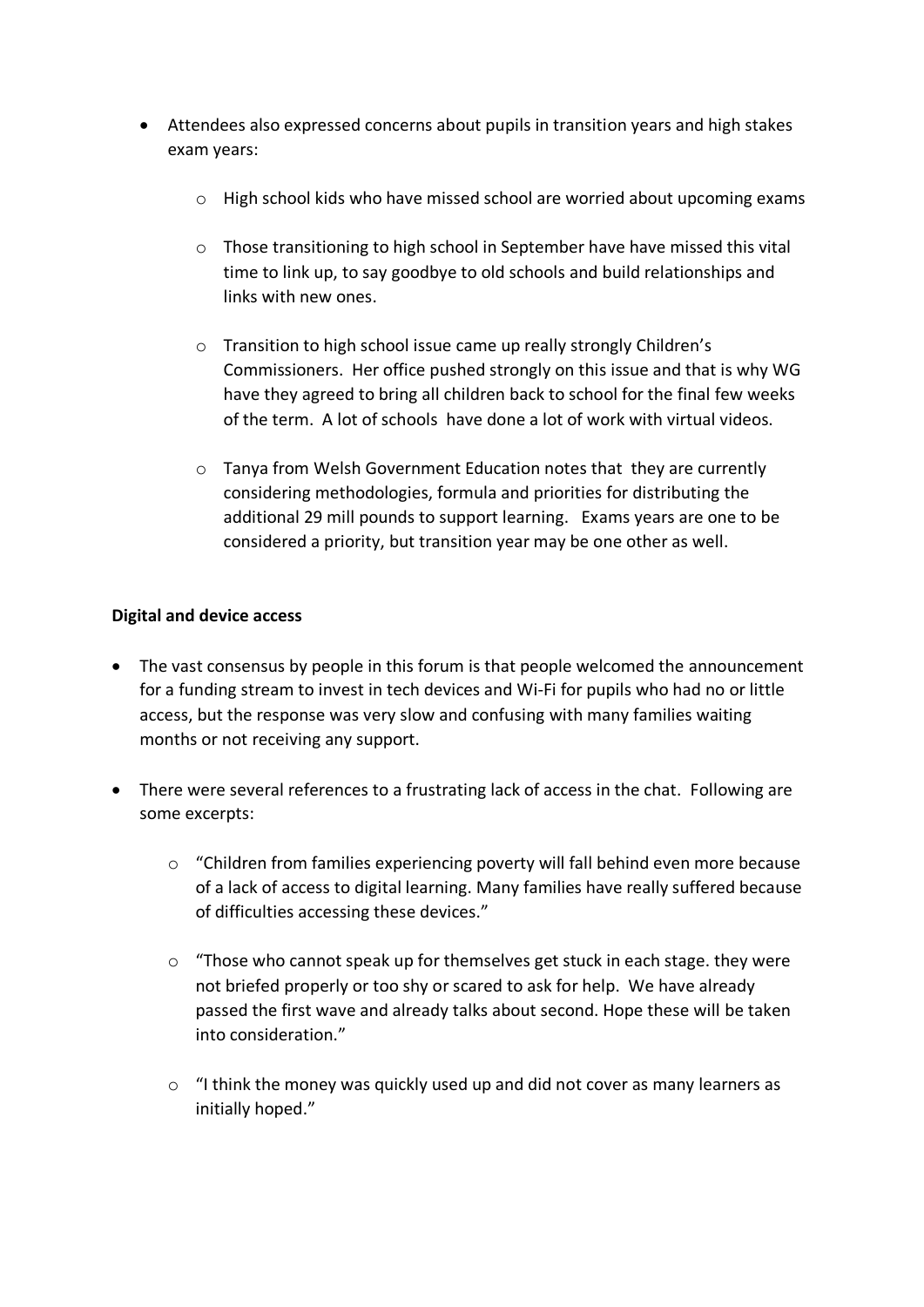- $\circ$  Asylum seeking families particularly have been left out and the implications have been profound as Wifi is not provided in asylum accommodation and these families will not be able to purchase devices.
- The Children's Commissioner is also hearing on the ground that devices are not getting out to people or are slow in getting out. The Commissioner notes that local authorities are saying it has been a complex task and they are working on it. Sally can raise individual cases with local authorities, so please let her office know of any families that are still lacking digital access.
- In many cases, voluntary organisations have filled the gap in providing devices and connectivity to pupils and families. For instance, City of Sanctuary in Flintshire resourced second-hand devices and recycled them to fill the gap, while waiting for new ones via the local authority.
- Tanya from Welsh Government Education notes that the responsibility to provide devices lied with local authorities but took place mainly at school level. It has been a very complex picture. They have gotten a lot of devices and connectivity out there, but where we have examples where that reach needs to go further, please feed that back into her.
- Several attendees had examples of pupils who have been asked to return laptops back to schools or warned they will be expected back in September.
- The Children's Commissioner notes that this is a long-term issue, as pupils have homework all year pandemic or no pandemic. She will probably not be able to stop schools from reclaiming devices back in September but "will keep pressing the point that the digital divide is not going to go away." Some schools are not expecting the devices back as they were funded with the additional money, but some may need them back when all pupils return in September. There needs to be clarity around the longer-term plan for ensuring that all pupils are equipped with the digital devices and connectivity they need for learning. "This is a deep-seated long-term issue."

#### **Access to school uniform grant for asylum seekers**

• A Welsh Refugee Council team member is concerned that asylum seeking families will not be able to access to school uniform grants in local authorities that are only making the grant available through parent pay. Asylum seekers cannot open a bank account, and thus cannot use parent pay. She is in support of using the Aspen Card to make this grant available but is concerned about the amount of time it may take to make the transition in Cardiff Council. There is worry solutions will not be put in place in time for families to access and use to purchase uniforms.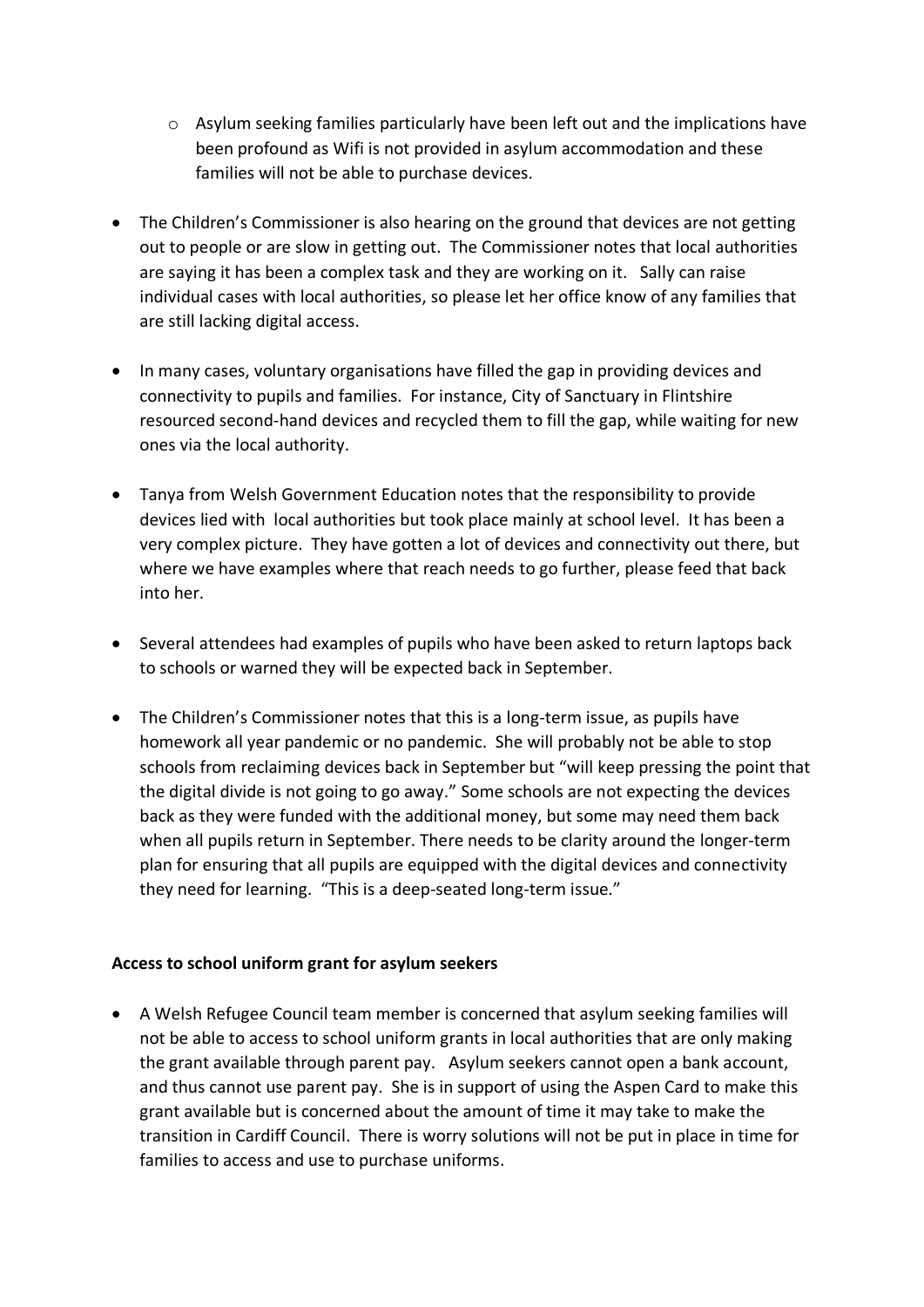- In Swansea, the school uniform grant will be made available via Aspen Cards, same way that Swansea Council is making FSM payments to asylum seeking families.
- The Red Cross is helping Syrian families to access school uniform grants.
- The Children's Commissioner is aware of Aspen Card as a solution for FSM payments and she welcomes Welsh Refugee Council to take up the issue of School Uniform grant payments with her. "There clearly is a solution" and the Children's Commissioner can contact leaders in local authorities that are dragging their heels.
- Tanya pledged to investigate this question with relevant people in her department

#### **How will decision making take place on how to spend the £29 million?**

- Comment from chat: "It's good news to have extra investment in teaching staff and assistants for learners. How will this extra investment be concerted? Is there a plan to focus on certain year groups or towards vulnerable learners? It isn't going to be an equal playing field for all learners when returning to school."
- Tanya & Sonny, Welsh Government Education There is work ongoing as to how that funding will be distributed and what relevant weightings will be applied. It is the equivalent of 600 extra teachers and 300 extra teaching assistants assist. It could also include learning resources. A support package at school level could be a range: extra coaching, extra time, a range of learning resources. WG are finalising that as soon as possible. They will be working with the middle tier and local authorities to look at how intervention can be done on local basis. It is coordinated via the middle tier and implemented on a school level.
- Rocio Cifuentes stresses the current teaching workforce is not diverse, specifically lacking in ethnic, racial and religious diversity – "This opportunity should be fully utilised."
- Tanya recognises the point on representation in the teaching workforce. Another strand of work specifically on diversifying the teaching workforce is being led by Max White.

#### **Safety in schools**

• Question: If children are asthmatic, will they have to return to school in September?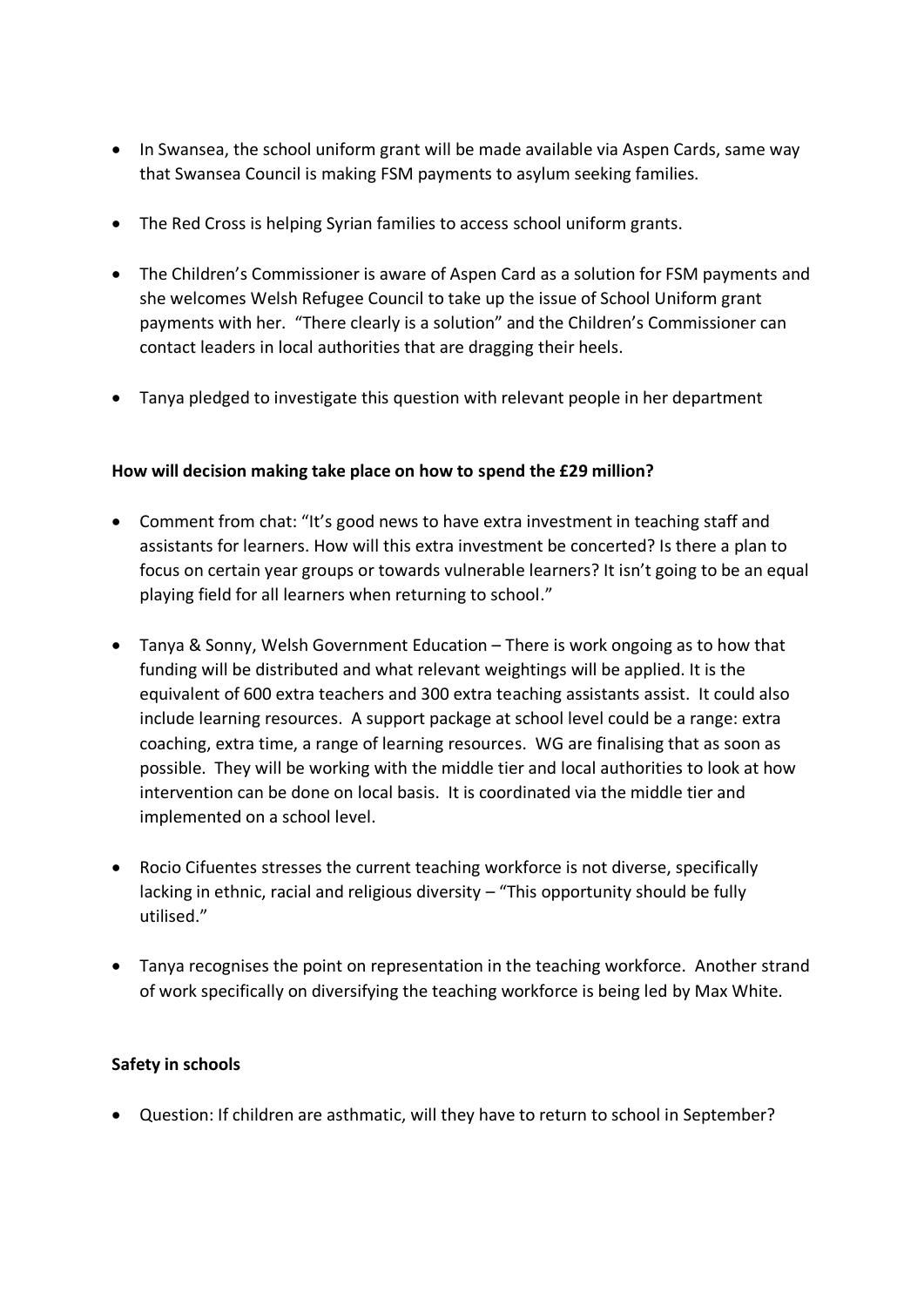- Dr. Payne completely understands parents' concerns about children's wellbeing and also concerns about staff with underlying conditions. All teaching staff will undertake individual risk assessments relating to their health and specific circumstances. They have had strong representations multiple departments in WG and all of the children's medical establishment. They must balance the risks to children, and the risk of not going to school is a considerable one. We are now into low double figures of new daily cases in wales, currently 10-30 new cases. That is small for the whole of Wales. The Covid 19 background risk is low, not zero. The recommendation that it is safe for pupils and teachers to go back to school is back by evidence, well considered, If you have a specific question about your child or situation, you can talk to your doctor and your child's school.
- Question from chat : How will the reopening work for students in years 10 & 11 since these are unable to stay in bubbles of 30 due to various option choices and core subject banding?
- Children's Commissioner response from chat : The guidance issued on Monday acknowledges there will need to be some mixing across the year groups in years 10 and up - with extra hygiene measures. I expect government officials here could explain more on the safety of this.
- Welsh Government Technical Advisory Group Advice on Return to School: <https://gov.wales/technical-advisory-group-advice-return-school>
- Question: Will there be individual risk assessments for children returning to school in the same way there will be for members of the teaching workforce?
- The risk assessment is only for workforce. Data on children is not very specific. Advice from Royal College about children is that there is less risk. The view of the Royal College of Paediatricians regarding the risk balance is that is better to take kids off shielding and better for kids to return to schools.

#### **Racism & Bullying at School – and school's responses**

- The group raised concerns about protecting children from racism in the return to school, especially in light of increased online hate crime and recent reports about children being exposed to right wing views online during lockdown, which may impact their behaviour upon return to school.
- When the Children's Commissioner first came to office, children told her bullying was the biggest issue, often because of equality characteristics, including race, culture, and religion. Bullying was not a top issue for adults at the time, so her office worked hard to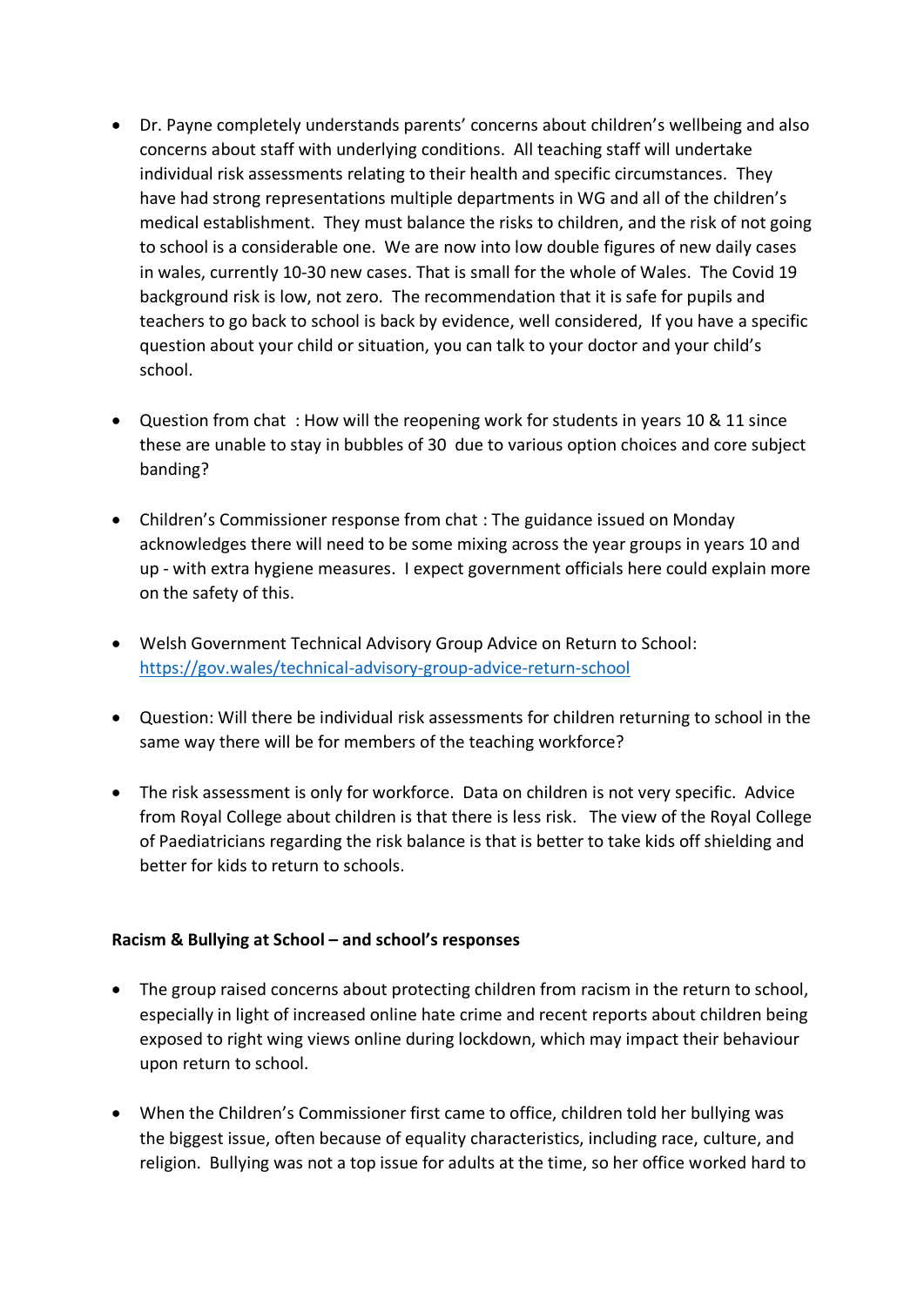push that as agenda. They influenced WG to reverse bullying policy so that schools must record incidents. The BBC report on more exposure to extreme views since lockdown is a real worry. Lots of worrying experiences were recounted by respondents to her office's survey.

- The Children's Commissioner's office has worked hard with organisations like EYST and Show Racism the Red Card to better understand experiences of classrooms for Black, Asian and ethnic minority children. For instance, working with SRTRC to develop materials to help children empathise better with those whose don't share their characteristics and understand that hate crime is illegal. Their tackling Islamophobia project, done with EYST support, aims to develop empathy by having Welsh Muslim people talk about their experiences, including in Welsh. "We have such a long way to go." She is pleased to hear from Sonny that Welsh Government are setting up a group to review BAME representation in the curriculum. "We need to be thinking about what messages children get every day from role models right through talking about unconscious bias and racism."
- One person noted in the chat that the Children's Commissioner survey was shared with her son from his predominantly white school but was not sent to her daughter who attends the most predominantly BAME school in her city.
- A number of comments from the chat raised concerns that schools don't take experiences of BAME pupils seriously, particularly regarding racist incidents and hate crimes:
	- $\circ$  "Our children are not confident in reporting hate/racial incidents as they don't have trust in the school/ teachers, I thought this only happened when I was in school, obviously not much has changed."
	- o Parent with concerns about particular schools can contact Show Racism the Red Card – "not an ideal solution, but we will assertively approach any schools whose parents contact us with concerns."
	- $\circ$  One third sector worker who liaises with schools said, "I have experienced schools brushing racism/ Islamophobia under the carpet and NOT willing to involve org such as EYST Wales/ Show Racism Red Card. Apparently they have their policy in dealing with it. The hate only gets worse as the hate continues outside of school."
	- $\circ$  "To all involved in education How can you ensure hate incidents are recorded in schools? Some school do not want to believe it exits."
	- o " We have all (3rd sector orgs) been lobbying WG very hard to make reporting of racist incidents compulsory. No luck so far. Keep asking the question."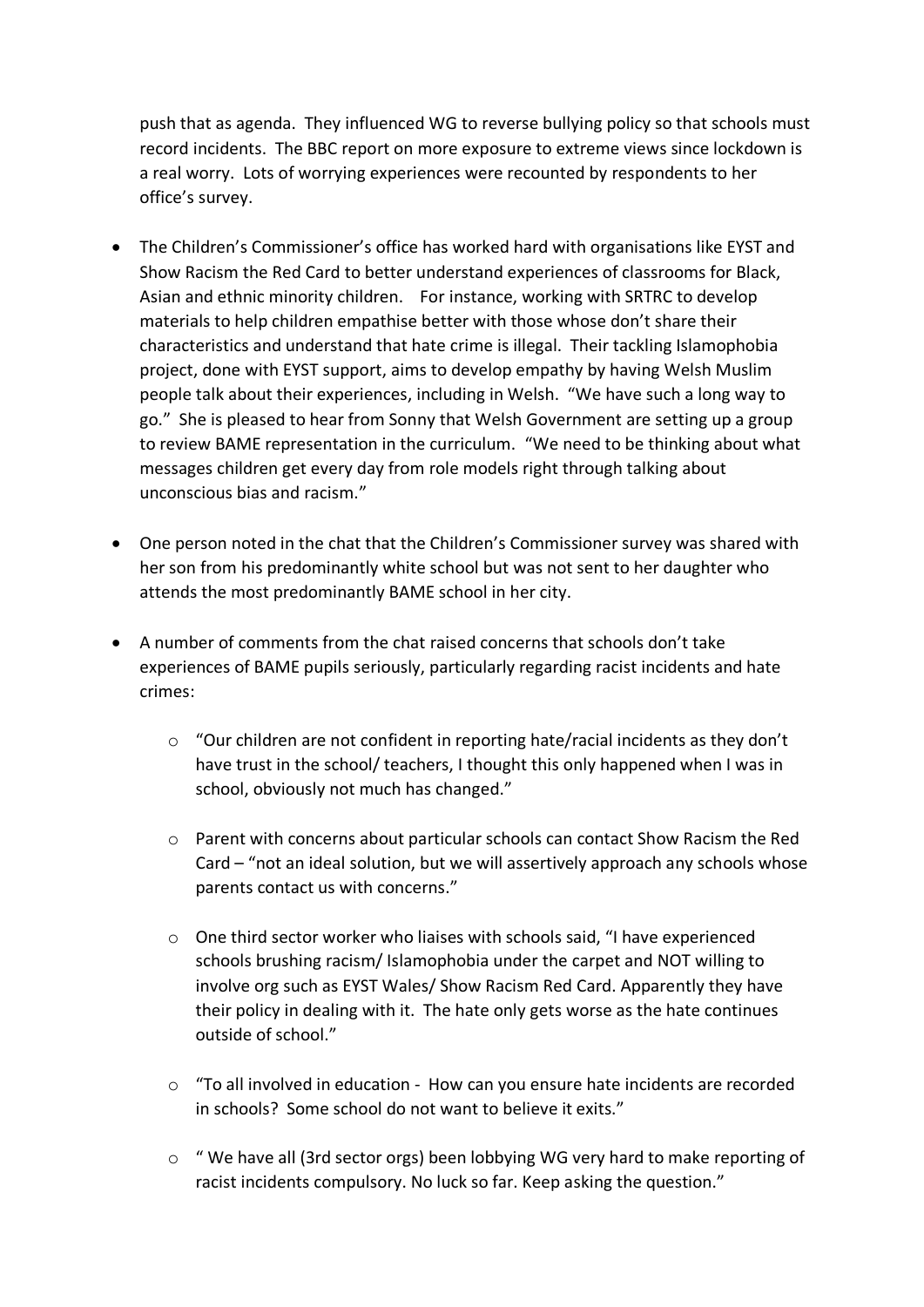- $\circ$  One third sector worker is concerned that "leaving everything to schools because 'they know their learners' flies in the face of some of the evidence we have gathered that shows some schools ignore/downplay the experiences of BAME pupils."
- o The Children's Commissioner's team is meeting with a large comprehensive soon where a number of young people have contacted her office with racism concerns. "There is still a long way to go on this."
- Chat comments also referenced the need to prepare teachers need more in depth and well-structured training to serve pupils of colour and address racial bullying:
	- $\circ$  "As a previous high school teacher I would say that more focused training for teachers on how to tackle these thoughts/views is needed. I know in my experience it was a very vague half hour session during a September INSET."
	- $\circ$  " Dr. Heather Payne mentioned high level cultural competence training [for NHS staff]. This needs to be addressed throughout education as well."
- A number of attendees shared information about anti-racism training or projects offered by their organisations in the chat:
	- o Show Racism the Red Card is trying to offer virtual training for teacher asap on dealing with racism/racist incidents, so please get in touch [wales@theredcard.org](mailto:wales@theredcard.org)
	- o Race Equality First offer racism awareness training in either 90mins or more comprehensive 4 hr sessions. Ellen from ACMA Cardiff can facilitate contact with them if you are interested [acmacardiff@gmail.com](mailto:acmacardiff@gmail.com)
	- o EYST offer 'Don't Hate Educate' sessions for young people and organisations. Contact [nicky@eyst.org.uk](mailto:nicky@eyst.org.uk)
	- o There is the WLGA '100 schools' project 'Hate Crime in Schools' currently looking at delivery to schools - pupils and staff - and how this can go ahead under current circumstances.
	- o GAVO's Youth Volunteering Officer for GAVO is am leading a Task and Finish Group for WCVA creating Wales wide resources and training for young people on panels across Wales. One of the training sessions will be on unconscious bias. If you would like to be involved, please get in touch - sophie.symons@gavo.org.uk.